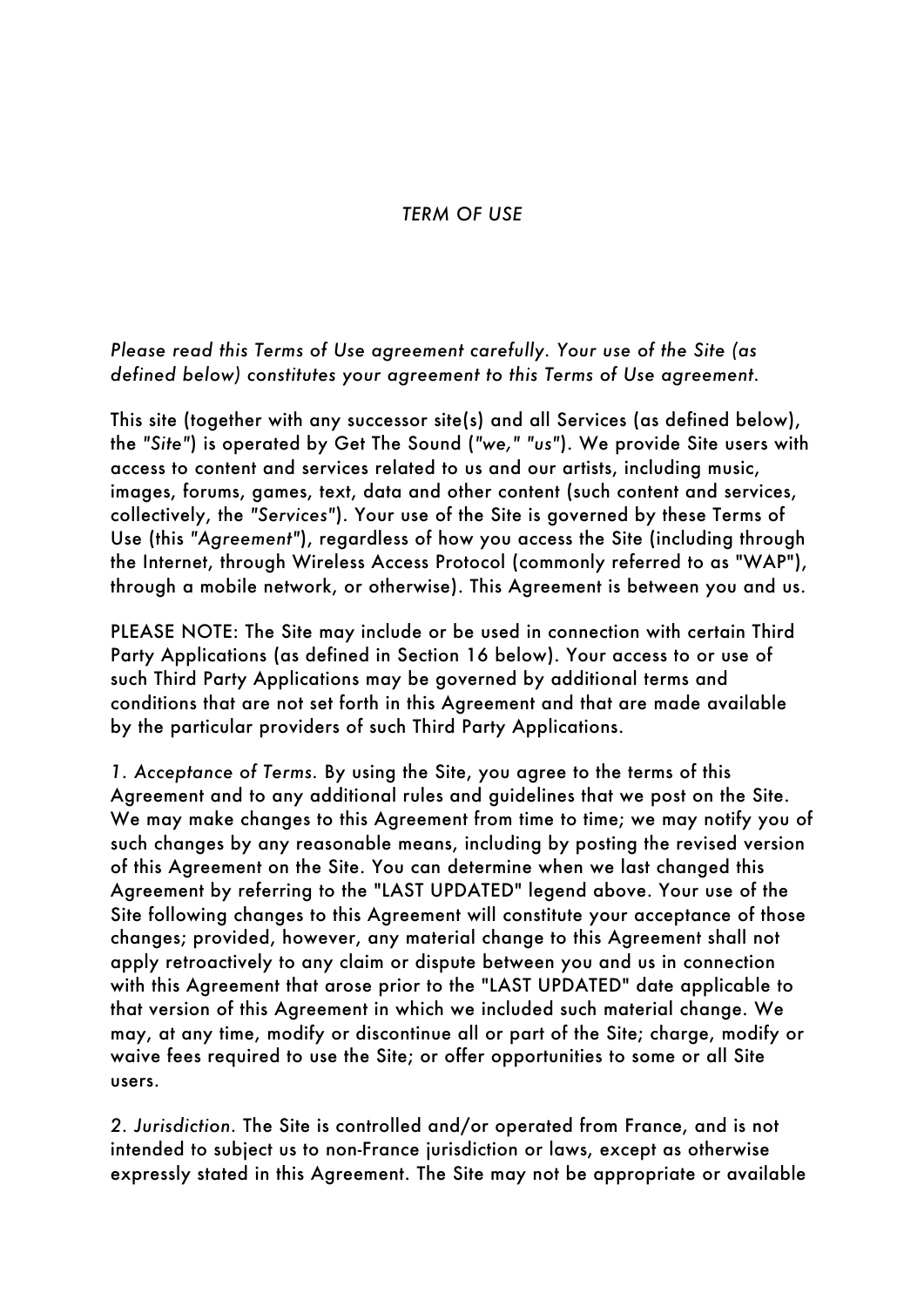for use in some jurisdictions outside of the France. If you access the Site, you do so at your own risk, and you are responsible for complying with all local laws, rules and regulations. We may limit the Site's availability, in whole or in part, to any person, geographic area or jurisdiction we choose, at any time and in our sole discretion.

*3. Information You Submit.* Your submission of information through the Site is governed by our Privacy Policy.Further, to the extent that you submit any personally identifiable information to any third party (for example, a Provider (as defined in Section 6(b) below)) in connection with the Site (for example, via a Third Party Application, as defined in Section 16 below), such third party's collection, use and disclosure of such information may be governed by its own privacy policy, and not by our Privacy Policy. In any event, we are not responsible for the information collection, usage and disclosure practices of third parties. You agree that all information you provide to us is true, accurate and complete, and you will maintain and update such information regularly. If you choose to make any of your personally identifiable or other information publicly available on the Site, you do so at your own risk.

*4. Rules of Conduct.* In using the Site, you agree to obey the law, respect the rights of others and avoid objectionable, defamatory or disruptive behavior. In addition, you will comply with the following "Rules of Conduct" as updated from time to time by us. You will not:

Post, transmit, or otherwise make available, through or in connection with the Site:

- Anything that is or may be (a)threatening, harassing, degrading, hateful or intimidating; (b)defamatory; (c)fraudulent or tortious; (d)obscene, indecent, pornographic or otherwise objectionable; or (e)protected by copyright, trademark, trade secret, right of publicity or other proprietary right without the express prior consent of the owner of such right.
- Any material that would give rise to criminal or civil liability; that encourages conduct that constitutes a criminal offense; that promotes gambling; or that encourages or provides instructional information about illegal activities or activities such as "hacking," "cracking" or "phreaking."
- Any virus, worm, Trojan horse, Easter egg, time bomb, spyware or other computer code, file, or program that is harmful or invasive or may or is intended to damage or hijack the operation of, or to monitor the use of, any hardware, software or equipment.
- Any unsolicited or unauthorized advertising, promotional materials, "junk mail," "spam," "chain letter," "pyramid scheme" or investment opportunity, or any other form of solicitation.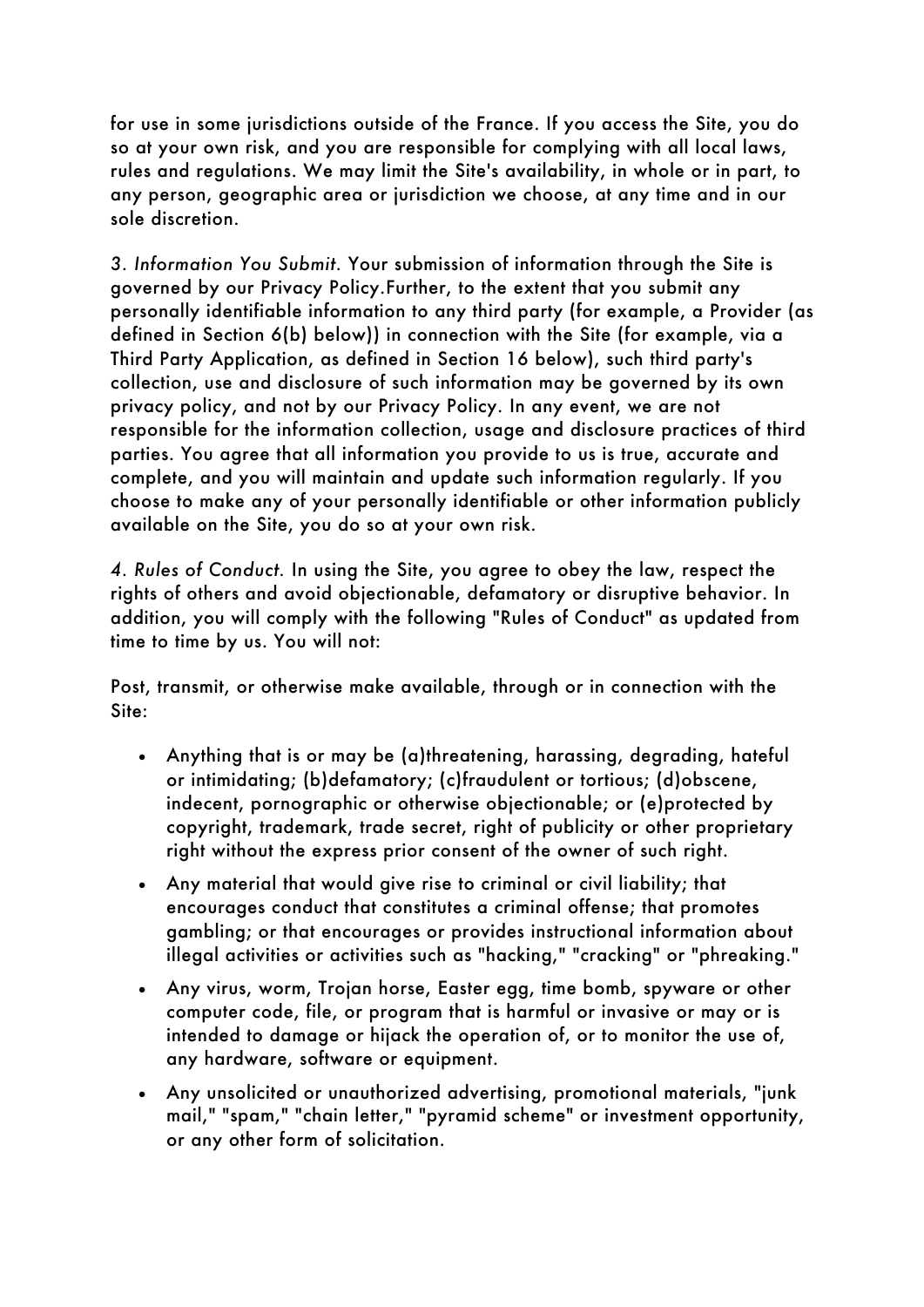- Any material non-public information about a company without the proper authorization to do so.
- the Site, without our express prior, written consent.
- Use the Site to defame, abuse, harass, stalk, threaten or otherwise violate the legal rights of others, including without limitation others' privacy rights or rights of publicity, or harvest or collect personally identifiable information about other users of the Site.
- Impersonate any person or entity, including any of our representatives; falsely state or otherwise misrepresent your affiliation with any person or entity; or express or imply that we endorse any statement or posting you make.
- Interfere with or disrupt the operation of the Site or the servers or networks used to make the Site available; or violate any requirements, procedures, policies or regulations of such networks.
- Restrict or inhibit any other person from using the Site (including by hacking or defacing any portion of the Site).
- Use the Site to advertise or offer to sell or buy any goods or services without our express prior written consent.
- Reproduce, duplicate, copy, sell, resell or otherwise exploit for any commercial purposes, any portion of, use of, or access to the Site.
- Except as expressly permitted by applicable law, modify, adapt, translate, reverse engineer, decompile or disassemble any portion of the Site.
- Remove any copyright, trademark or other proprietary rights notice from the Site or materials originating from the Site.
- Frame or mirror any part of the Site without our express prior written consent.
- Create a database by systematically downloading and storing all or any Site content.
- Use any robot, spider, site search/retrieval application or other manual or automatic device to retrieve, index, "scrape," "data mine" or in any way reproduce or circumvent the navigational structure or presentation of the Site, without our express prior, written consent.

We may terminate your use of the Site for any conduct that we consider to be inappropriate, or for your breach of this Agreement, including the Rules of Conduct (including, without limitation, if you repeatedly engage in copyright infringement via or in connection with the Site).

*5. Registration.* You may need to register to use any part(s) of the Site. We may reject, or require that you change, any user name, password or other information that you provide to us in registering. Your user name and password are for your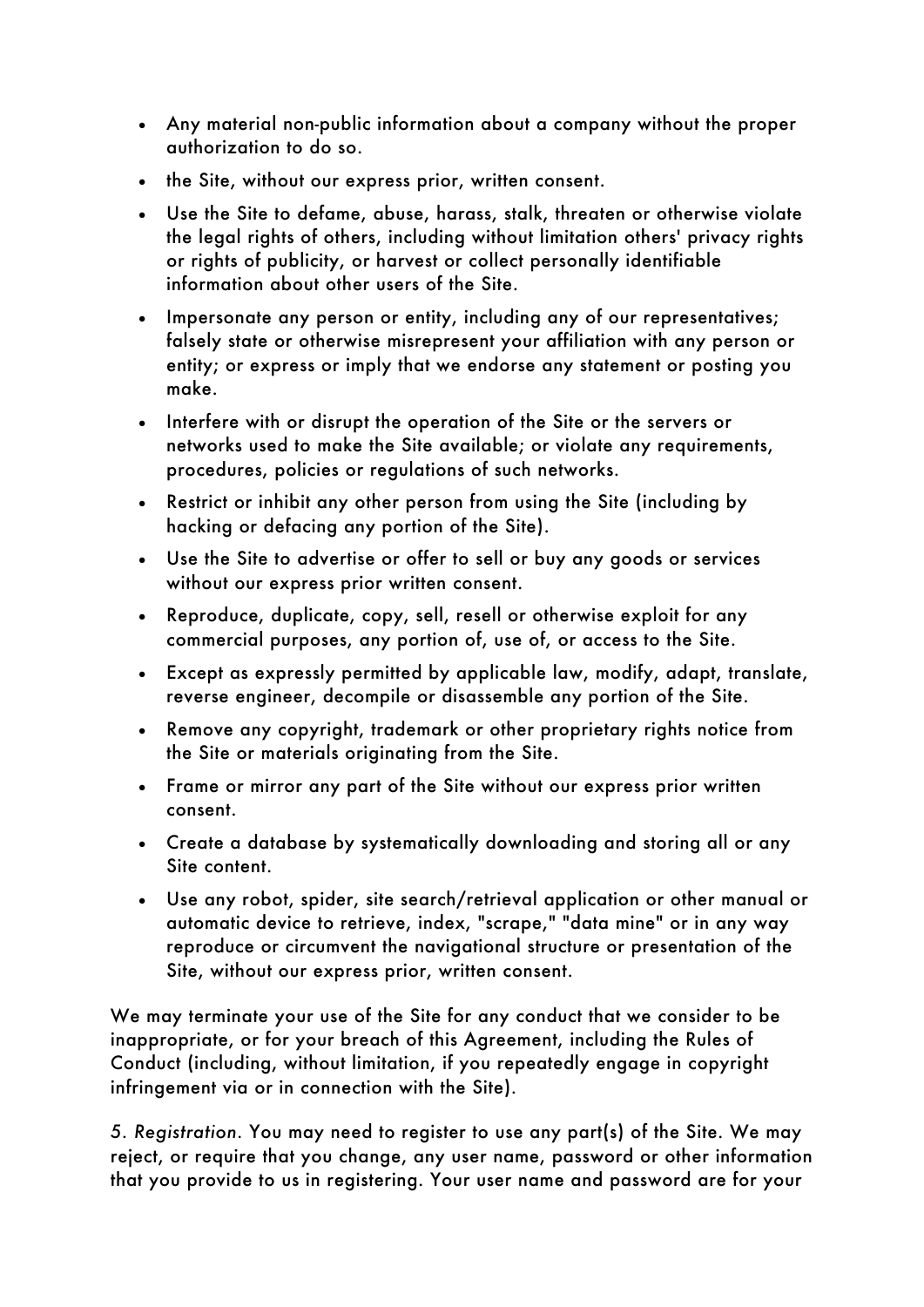personal use only and should be kept confidential; you are responsible for any use of your user name and password, and you agree to promptly notify us of any confidentiality breach or unauthorized use of your user name and password, or your Site account.

## *6. Submissions.*

*a. Generally.* The Site may contain areas where you can post information and materials, including, without limitation, text, images, photographs, graphics, music, videos, audiovisual works, data, files, links and other materials (each, a "Submission").

*b. Disclaimers.* It is possible that Site visitors will post information or materials on the Site that are wrong or misleading or that otherwise violate this Agreement. We and our respective Artists, Representatives and Providers do not endorse and are not responsible for any information or materials made available through the Site or your use of such information or materials. All Submissions will be deemed to be non-confidential and may be used by us (i) without any confidentiality or other non-disclosure obligations and (ii) without attribution to you or any third party. We reserve the right, in our sole discretion and at any time, to set limits on the number and size of any Submissions that may be posted on the Site or the amount of storage space available for Submissions.

*c. Acknowledgement.* You hereby acknowledge and agree that (i) you have received good and valuable consideration in exchange for the rights granted by you hereunder in and to any Submission that you post, including, without limitation, the ability to participate in activities on the Site and the possibility that publicity or favorable exposure may arise from our use of such Submission or any derivative works incorporating or embodying such Submission; and (ii) you are not entitled to any further compensation for any use or other exploitation of such Submission by us or any other party (including, without limitation, our Artists, Representatives and Providers) pursuant to the rights in such Submission that have been granted hereunder and/or that are available under applicable law.

*d. Representations and Warranties.* You hereby represent and warrant that: (i) you have the legal right and authority to enter into this Agreement; (ii) you solely own, or otherwise have the full right and permission to exploit, all of the rights in, to, and under any Submission that you post and to grant the rights and licenses set forth herein, and with respect to any third party materials that appear in or are otherwise incorporated or embodied in any Submission that you post, you have obtained express, written clearances from all owners of and rights holders in such third party materials as necessary to grant the rights and licenses set forth herein; (iii) you have obtained the written consent, release, and/or permission of every identifiable individual who appears in any Submission that you post, to use such individual's name and likeness for purposes of using and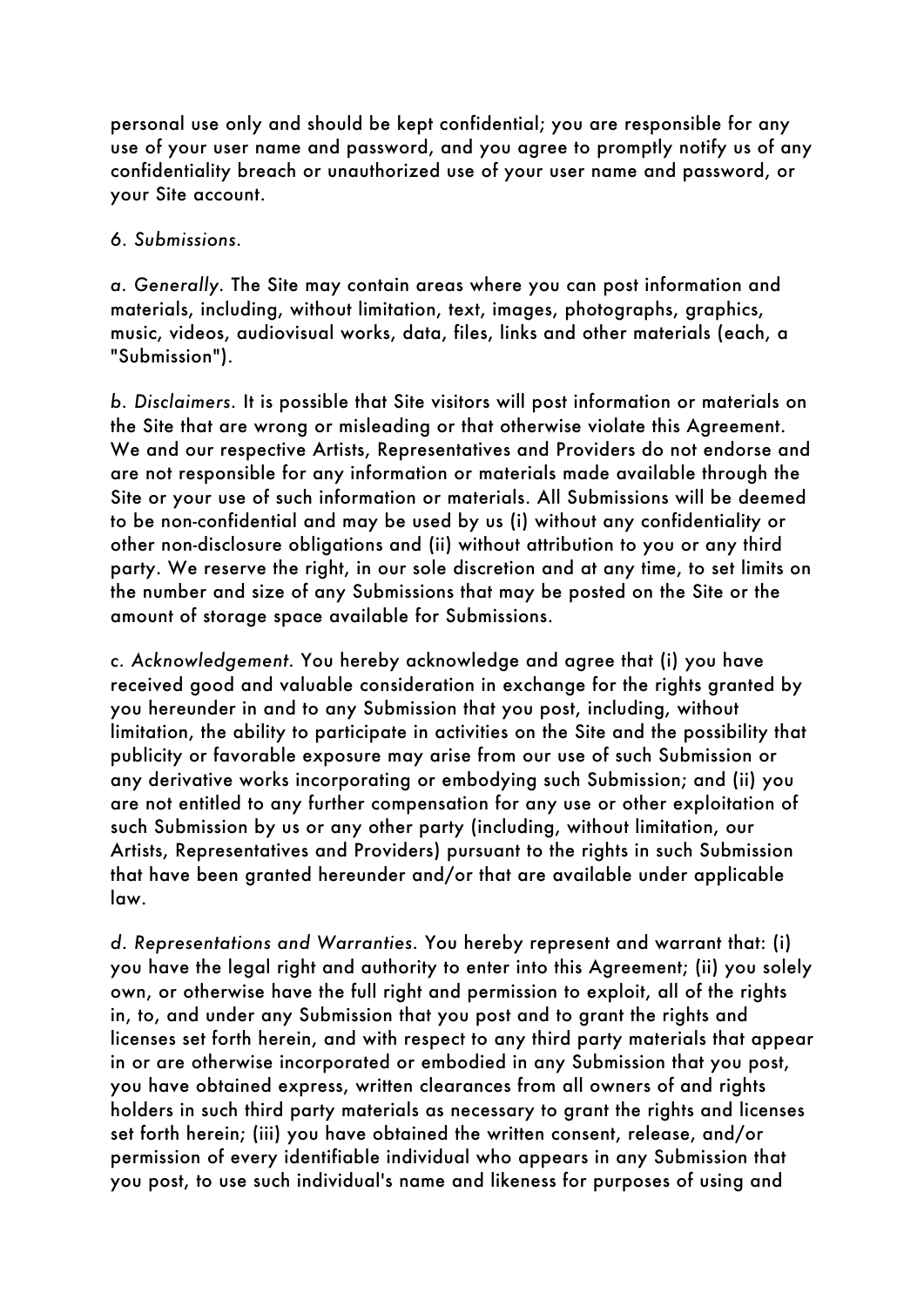otherwise exploiting such Submission(s) in the manner contemplated by the Agreement, or, if any such identifiable individual is under the age of eighteen (18), you have obtained such written consent, release and/or permission from such individual's parent or guardian (and you agree to provide to us a copy of any such consents, releases and/or permissions upon our request); (iv) any Submission that you post, and the use thereof by us and our and their respective designees (including, without limitation, our and their respective Artists, Representatives and Providers), do not and shall not infringe upon or violate any patent, copyright, trademark, trade secret, or other intellectual property rights or other rights of any third party; (v) any Submission that you post is not confidential and does not contain any confidential information; and (vi) in creating, preparing and posting any Submission, you (A) have complied and will comply in all respects with all applicable laws, rules (including, without limitation, our Rules of Conduct), and regulations and (B) have not violated and will not violate any understanding by which you are explicitly or implicitly bound (including without limitation any agreement with any third party). If you do post a Submission that contains the likeness of an identifiable individual, we strongly encourage you not to include any identifying information (such as the individual's name or address) within such Submission.

*e. Waiver; Further Assurances; Indemnity.* To the extent permitted under applicable law, you agree to forever release, discharge and waive all claims against us and our and their respective Artists, Representatives and Providers from, and covenant not to initiate, file, maintain, or proceed upon any suit, claim, demand, or cause of action against us and our and their respective Artists, Representatives and Providers with respect to, any and all claims, demands, actions, losses, costs, damages, liabilities, judgments, settlements and expenses (including, without limitation, reasonable attorneys' fees) that relate in any way to this Agreement and/or the use of any Submission in a manner consistent with the rights granted under this Agreement, including, without limitation, any claim for idea misappropriation. Additionally, to the extent permitted under applicable law, you hereby waive any and all rights that you may have under laws worldwide that concern "moral rights" or "droit moral," or similar rights, in connection with any Submission that you post (and you hereby represent and warrant that you have obtained clear, express written waivers from any applicable third parties with respect to any and all rights that such third parties may have under such laws in connection with any Submission that you post). At any time upon our request, you shall: (i) take or cause to be taken all such actions as we may reasonably deem necessary or desirable in order for us to obtain the full benefits of this Agreement and any licenses granted by you hereunder, and (ii) execute a non-electronic hard copy of this Agreement. Without limiting any other provision herein, you agree to indemnify us and our and their respective Artists, Representatives and Providers as further set forth herein, including in Section 20 below.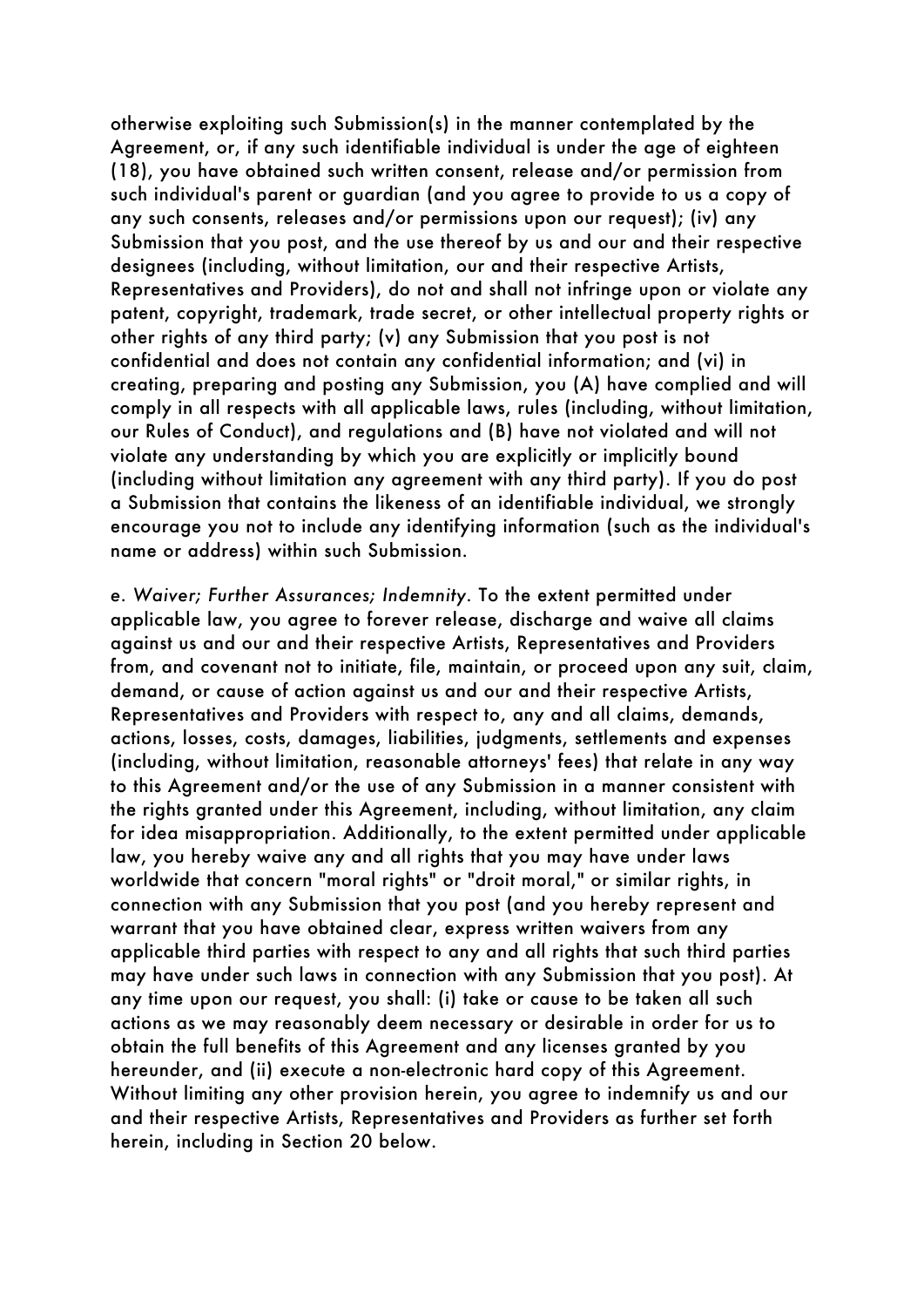*f. No Obligation to Use.* For the purpose of clarification, it shall be in our sole discretion whether or not to exercise any right granted to us under this Agreement, and we shall have no obligation to use or otherwise exploit any Submission.

*7. Products.* All rights in any products available through the Site, such as music, ring tones, ring back tones, SMS tones, images (e.g., screen savers), video, artwork, text, software and other copyrightable materials (collectively, the "Products") are owned by us and/or our (or their) licensors. If a separate agreement provided by us governs a particular Transaction or Product, or your use of a particular Product, and the terms of such separate agreement conflict with the terms of this Agreement, the terms of such separate agreement will govern such transaction or use. Subject to your compliance with the terms and conditions of this Agreement and any other applicable terms and conditions imposed by us and/or our licensors, you have a limited right to use those Products that you purchase or access through the Site solely for your personal, noncommercial use in accordance with the terms and conditions of this Agreement and any other terms and conditions that may apply to such Products, which right you cannot sublicense to others. Any burning or exporting capabilities, if any, of any Product shall not constitute a grant or waiver of any of our rights or those of any copyright or other rights owners in such Product, any other Product or any content, sound recording, underlying musical composition, artwork or other copyrightable matter embodied in or associated with such Product or any other Product. You understand that the Site and the Products may include and/or rely on a security framework using technology that protects digital information and imposes usage rules established by us and our (or their) licensors, and you hereby agree to abide by such usage rules, including those set forth below. Unless we expressly provide otherwise, all Transactions, all Products and your use of such Products are subject to this Agreement.

*8. Purchases.* If you wish to purchase any Products made available through the Site (each such purchase, a "Transaction"), you may be asked to supply certain information in connection with such Transaction, including without limitation your credit card number or other payment account number (for example, your wireless account number), your billing address, and your shipping information. BY INITIATING A TRANSACTION, YOU REPRESENT AND WARRANT THAT YOU (A) ARE EIGHTEEN (18) YEARS OF AGE OR OLDER AND (B) HAVE THE LEGAL RIGHT TO USE THE PAYMENT MEANS SELECTED BY YOU. By submitting such information, you grant us the right to use such information in accordance with our Privacy Policy, including, without limitation, by providing such information to third parties for purposes of facilitating the completion of Transactions initiated by you or on your behalf. Verification of information may be required prior to the acknowledgment or completion of any Transaction.

Descriptions and images of, and references to, Products on the Site do not imply our endorsement of such Products. Except to the extent prohibited by applicable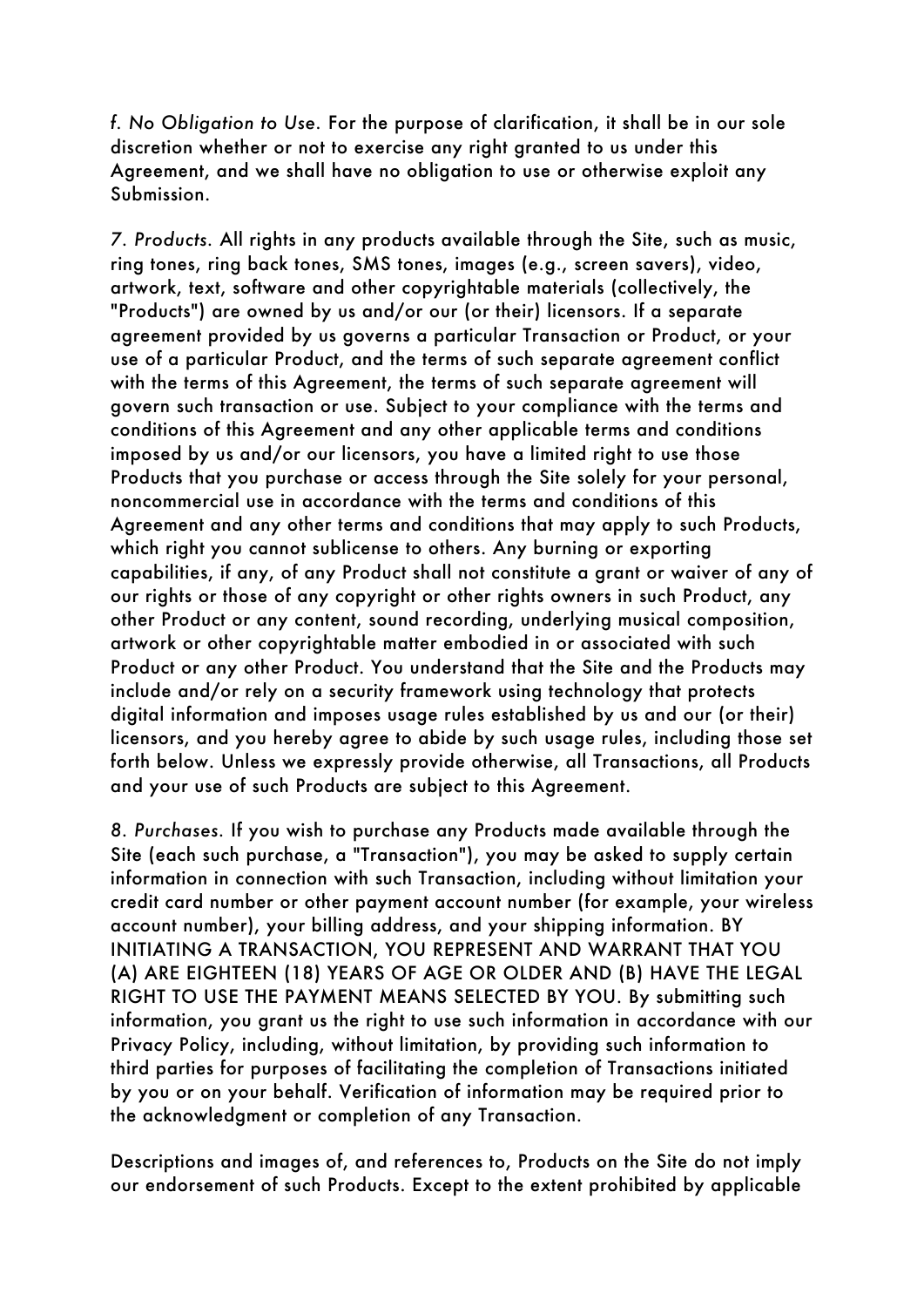law, we reserve the right, with or without prior notice, to change such descriptions, images, and references; to limit the available quantity of any Product; to honor, or impose conditions on the honoring of, any coupon, coupon code, promotional code or other similar promotions; to bar any user from making any or all Transaction(s); and/or to refuse to provide any user with any Product. Price and availability of any Product offered through the Site are subject to change without notice. In the event that a Product is listed at an incorrect price or with other incorrect information, we have the right to refuse or cancel any Transaction for such Product. You shall pay all charges that may be incurred by you or on your behalf through the Site, at the price(s) in effect when such charges are incurred, including without limitation all shipping and handling charges, and any applicable network, data or other charges in respect of mobile downloads. In addition, you remain responsible for any taxes (including, if applicable, VAT and/or any import duties) that may be applicable to your Transaction(s).

Except to the extent applicable law provides otherwise, all sales through the Site are final, and all charges from those sales are nonrefundable, except as otherwise expressly set forth in this Agreement. We or our third party designees may automatically process charges against your selected payment method on the receipt page or when we provide you with a "Download Now" link. We or our third party designees will inform you if all or any portion of your order is canceled or if additional or different information is required to accept your order.

*9. Product Delivery.* Except to the extent prohibited by applicable law, we reserve the right to change Product delivery options without notice. On occasion, technical and other problems may delay or prevent delivery of a particular Product. Except to the extent that applicable law provides otherwise, your sole and exclusive remedy with respect to any Product that is not delivered within a reasonable period will be either replacement of such Product or a refund of the purchase price paid for such Product, as determined by us in our sole discretion.

*10. Usage Restrictions for Products.* All Products you purchase, obtain or access on or through the Site are solely for your personal, non-commercial use. Except as otherwise expressly provided herein, you may not reproduce, publish, transmit, distribute, display, broadcast, re-broadcast, modify, create derivative works from, sell or participate in any sale of or exploit in any way, in whole or in part, directly or indirectly, any of the Products or any related software. Except as permitted under applicable law, you may not reverse engineer, decompile, disassemble, modify or disable any Products or any copyright protection or use limitation systems associated with the Products. You may not play and then redigitize any Products, or upload any Products or derivatives thereof to the Internet. Unless expressly permitted by us (e.g., a "Create Your Own Video" contest offered on the Site), you may not use the Products in conjunction with any other content, including without limitation, in conjunction with any other Products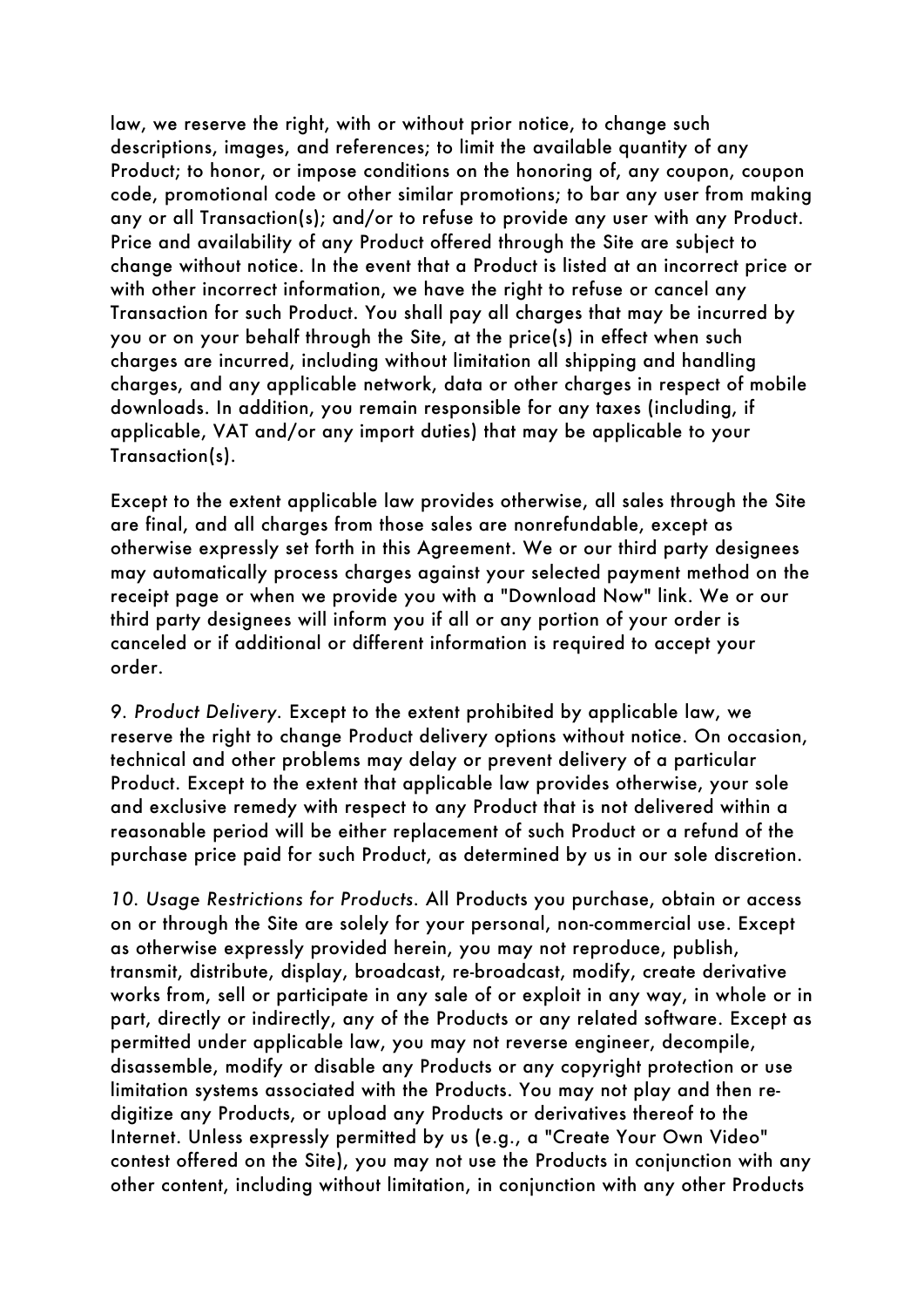(e.g., to provide sound for video). You may not transfer, sell or offer to sell the Products, including, without limitation, posting any Product for auction on any Internet auction site or "trading" the Products for money, goods or services. You are not granted any commercial sale, resale, reproduction, distribution or promotional use rights in connection with Products. Additionally, the following usage restrictions apply based on the type of Product you are purchasing or obtaining through the Site:

*11. Rules for Promotions.* Any sweepstakes, contests, raffles or other promotions (collectively, "Promotions") made available through the Site may be governed by rules that are separate from this Agreement. If you participate in any Promotions, please review the applicable rules as well as our Privacy Policy. If the rules for a Promotion conflict with this Agreement, the Promotion rules will apply.

*12. Our Proprietary Rights.* We and our respective licensors and suppliers own the information and materials made available through the Site. Such information and materials are protected by copyright, trademark, patent and/or other proprietary rights and laws. Except as expressly authorized in advance by us, you agree not to reproduce, modify, rent, lease, loan, sell, distribute or create derivative works based on, all or any part of the Site or any information or materials made available through the Site.

We and/or our respective licensors or suppliers own the trade names, trademarks and service marks on the Site, including without limitation ELECTRO POSE, and any associated logos. All trademarks and service marks on the Site not owned by us are the property of their respective owners. You may not use our trade names, trademarks and service marks in connection with any product or service that is not ours, or in any manner that is likely to cause confusion. Nothing contained on the Site should be construed as granting any license or right to use any trade names, trademarks or service marks without express prior written consent of the owner.

PLEASE NOTE THAT UNAUTHORIZED USE OF ANY SERVICE OR PRODUCT, INCLUDING, WITHOUT LIMITATION, ANY SOFTWARE USED BY THE SERVICES, MAY SUBJECT YOU TO CIVIL AND CRIMINAL PENALTIES, (INCLUDING, WITHOUT LIMITATION, POSSIBLE MONETARY DAMAGES), INCLUDING, WITHOUT LIMITATION, FOR COPYRIGHT INFRINGEMENT.

*13. Third Party Applications.* The Site may include third party software applications and services (or links thereto) that are made available by our Providers ("Third Party Applications"). Because we do not control Third Party Applications, you agree that neither we, nor our respective Artists and Representatives, are responsible or liable for any Third Party Applications, including the performance, accuracy, integrity, quality, legality, usefulness, or safety of, or intellectual property rights relating to, Third Party Applications or their use. We have no obligation to monitor Third Party Applications, and we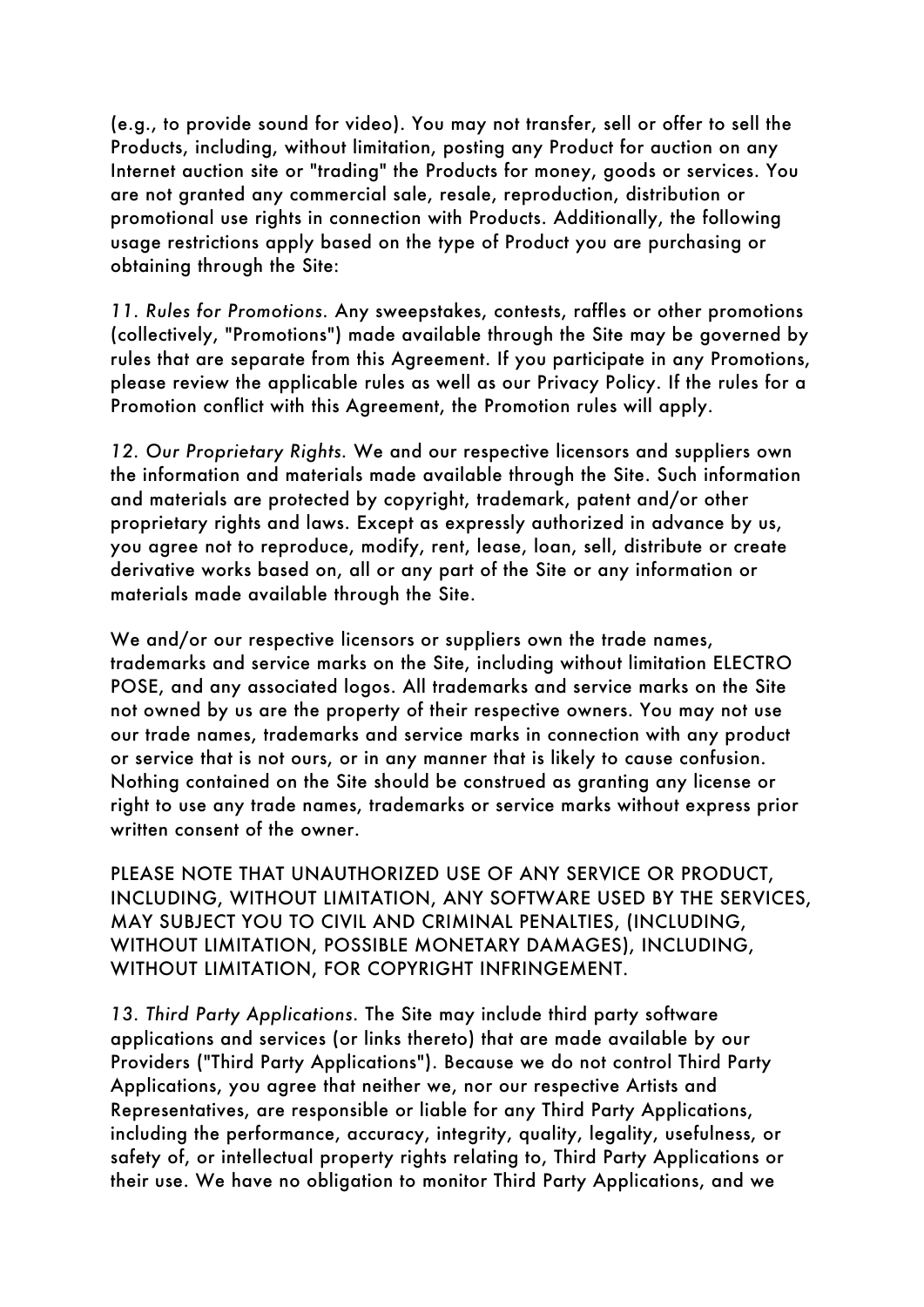may remove or restrict access to any Third Party Applications (in whole or part) from the Site at any time. The availability of Third Party Applications on the Site does not imply our endorsement of with any Provider of, such Third Party Applications. Further, your use of Third Party Applications may be governed by additional terms and conditions that are not set forth in this Agreement or our Privacy Policy (for example, terms and conditions that are made available by Providers themselves in connection with Third Party Applications). This Agreement does not create any legal relationship between you and Providers with respect to Third Party Applications, and nothing in this Agreement shall be deemed to be a representation or warranty by us or our respective Artists, Representatives or Providers, with respect to any Third Party Application.

*14. Third Party Content.* The Site may incorporate certain functionality that allows, via the system or network of which the Site is a component, the routing and transmission of, and online access to, certain digital communications and content made available by third parties ("Third Party Content"). By using such Site functionality, you acknowledge and agree that you are directing us to access and transmit to you Third Party Content associated with such functionality. Because we do not control Third Party Content, you agree that we are neither responsible nor liable for any Third Party Content, including the accuracy, integrity, quality, legality, usefulness, or safety of, or intellectual property rights relating to, Third Party Content. We have no obligation to monitor Third Party Content, and we may block or disable access to any Third Party Content (in whole or part) via the Site at any time. Your access to or receipt of Third Party Content via the Site does not imply our endorsement of, with any provider of, such Third Party Content. Further, your use of Third Party Content may be governed by additional terms and conditions that are not set forth in this Agreement or our Privacy Policy (for example, terms and conditions that are made available by the providers of such Third Party Content). This Agreement does not create any legal relationship between you and the providers of such Third Party Content with respect to such Third Party Content, and nothing in this Agreement shall be deemed to be a representation or warranty by us or our respective Artists, Representatives or Providers, with respect to any Third Party Content.

*15. Links and Feeds.* The Site may provide links to or feeds from other web sites and online resources. We are not responsible for and do not endorse such external sites or resources. Other sites may link to the Site with or without our authorization, and we may block any links to or from the Site. YOUR ACCESS TO AND USE OF THIRD PARTY WEB SITES, CONTENT AND RESOURCES IS AT YOUR OWN RISK.

*16. Limitations of Liability and Disclaimers.* THE SITE AND ALL GOODS, SERVICES, PRODUCTS, THIRD PARTY APPLICATIONS, THIRD PARTY CONTENT, INFORMATION AND MATERIALS MADE AVAILABLE THROUGH THE SITE ARE PROVIDED TO YOU "AS IS" WITHOUT ANY EXPRESS REPRESENTATIONS OR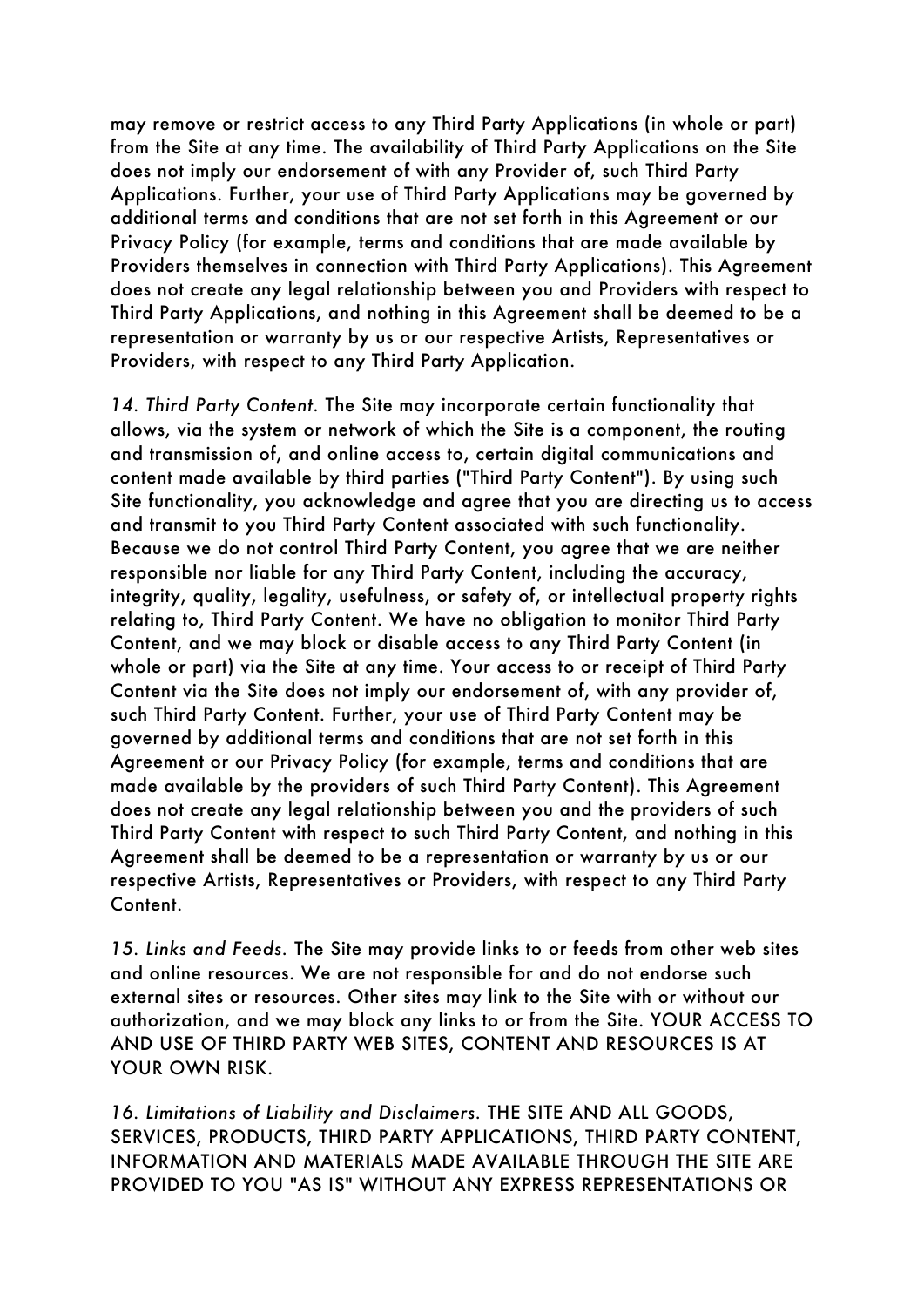WARRANTIES OF ANY KIND, AND WE AND OUR RESPECTIVE ARTISTS, REPRESENTATIVES AND PROVIDERS DISCLAIM ALL STATUTORY OR IMPLIED REPRESENTATIONS, WARRANTIES, TERMS AND CONDITIONS WITH RESPECT TO THE SITE AND ALL GOODS, SERVICES, PRODUCTS, THIRD PARTY APPLICATIONS, THIRD PARTY CONTENT, INFORMATION AND MATERIALS MADE AVAILABLE THROUGH THE SITE, INCLUDING THE REPRESENTATIONS AND WARRANTIES OF SATISFACTORY QUALITY, MERCHANTABILITY, FITNESS FOR A PARTICULAR PURPOSE, NONINFRINGEMENT AND TITLE. (CERTAIN PROVIDERS MAY SEPARATELY PROVIDE LIMITED REPRESENTATIONS AND/OR WARRANTIES REGARDING THEIR THIRD PARTY APPLICATIONS; PLEASE CHECK WITH SUCH PROVIDERS FOR FURTHER INFORMATION.) WE MAKE NO REPRESENTATION OR WARRANTY THAT THE SITE (OR ANY PART THEREOF), OR ANY GOODS, SERVICES, PRODUCTS, THIRD PARTY APPLICATIONS, THIRD PARTY CONTENT, INFORMATION OR MATERIALS MADE AVAILABLE THROUGH THE SITE IS OR WILL BE ACCURATE, COMPLETE, ERROR-FREE, OR COMPATIBLE WITH ANY PARTICULAR SOFTWARE OR HARDWARE. FURTHER, WE MAKE NO REPRESENTATION OR WARRANTY THAT ANY SOFTWARE, HARDWARE, EQUIPMENT OR OTHER DEVICE OR SYSTEM USING THE SITE OR ANY GOODS, SERVICES, PRODUCTS, THIRD PARTY APPLICATIONS, THIRD PARTY CONTENT, INFORMATION OR MATERIALS MADE AVAILABLE THROUGH THE SITE WILL FUNCTION IN ANY MANNER. YOU HEREBY AGREE THAT IT IS YOUR SOLE RESPONSIBILITY TO (A) OBTAIN AND PAY FOR ANY SOFTWARE, HARDWARE OR SERVICES (INCLUDING INTERNET CONNECTIVITY) NEEDED TO USE THE SITE AND (B) ENSURE THAT ANY SOFTWARE, HARDWARE, EQUIPMENT, DEVICES, SYSTEMS OR SERVICES THAT YOU USE WILL FUNCTION CORRECTLY WITH THE SITE AND ANY GOODS, SERVICES, PRODUCTS, THIRD PARTY APPLICATIONS, THIRD PARTY CONTENT, INFORMATION OR MATERIALS MADE AVAILABLE THROUGH THE SITE. YOU AGREE THAT YOU MUST EVALUATE, AND THAT YOU BEAR ALL RISKS ASSOCIATED WITH, THE USE OF THE SITE, INCLUDING ANY RELIANCE ON THE ACCURACY, COMPLETENESS, OR USEFULNESS OF ANY THIRD PARTY APPLICATIONS, THIRD PARTY CONTENT, INFORMATION OR MATERIALS MADE AVAILABLE THROUGH THE SITE.

WE AND OUR RESPECTIVE ARTISTS, REPRESENTATIVES AND PROVIDERS WILL NOT BE LIABLE FOR ANY INDIRECT, INCIDENTAL, CONSEQUENTIAL, SPECIAL, EXEMPLARY OR PUNITIVE DAMAGES OF ANY KIND IN CONNECTION WITH THE SITE, NOR FOR ANY DAMAGES FOR LOSS OF PROFITS, LOSS OR INTERRUPTION OF BUSINESS, LOSS OF USE, LOSS OF DATA, LOSS OF OTHER INTANGIBLES, LOSS OF SECURITY OF INFORMATION YOU HAVE PROVIDED IN CONNECTION WITH YOUR USE OF THE SITE (INCLUDING, WITHOUT LIMITATION, IN CONNECTION WITH YOUR USE OR RECEIPT OF ANY THIRD PARTY APPLICATIONS OR THIRD PARTY CONTENT), OR UNAUTHORIZED INTERCEPTION OF ANY SUCH INFORMATION BY THIRD PARTIES, EVEN IF ADVISED IN ADVANCE OF SUCH DAMAGES OR LOSSES. FURTHER, WE AND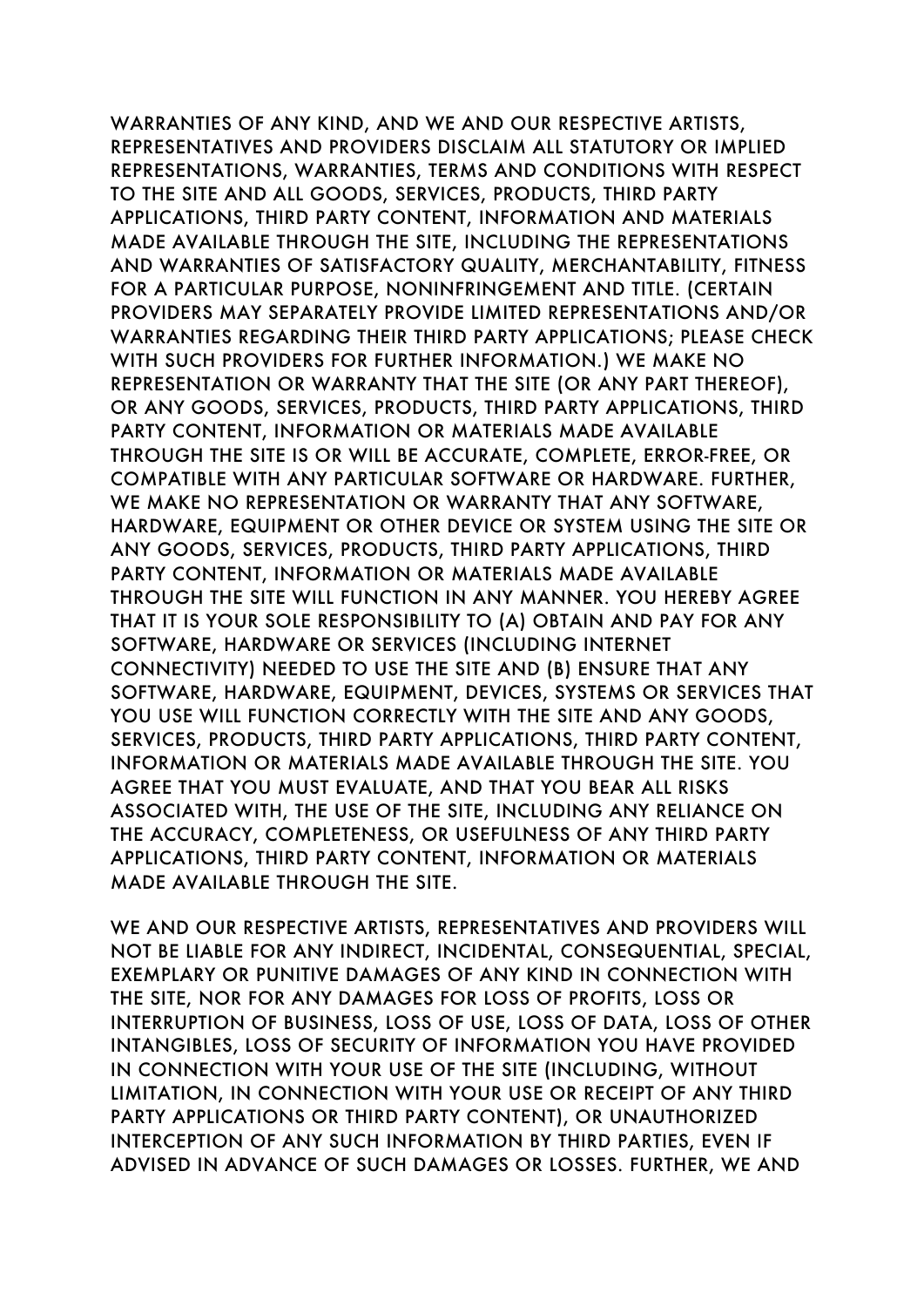OUR RESPECTIVE ARTISTS, REPRESENTATIVES AND PROVIDERS WILL NOT BE LIABLE FOR DAMAGES OF ANY KIND RESULTING FROM YOUR USE OF THE SITE OR FROM ANY THIRD PARTY APPLICATIONS, THIRD PARTY CONTENT, INFORMATION OR MATERIALS ON THE SITE. YOUR SOLE AND EXCLUSIVE REMEDY FOR DISSATISFACTION WITH THE SITE IS TO STOP USING THE SITE. OUR MAXIMUM LIABILITY FOR ALL DAMAGES, LOSSES AND CAUSES OF ACTION, WHETHER IN CONTRACT, TORT (INCLUDING, WITHOUT LIMITATION, NEGLIGENCE) OR OTHERWISE SHALL BE THE TOTAL AMOUNT PAID BY YOU TO US TO ACCESS AND USE THE SITE.

IT IS POSSIBLE THAT APPLICABLE LAW MAY NOT ALLOW FOR LIMITATIONS ON CERTAIN IMPLIED WARRANTIES OR EXCLUSIONS OR LIMITATIONS OF CERTAIN DAMAGES; SOLELY TO THE EXTENT THAT SUCH LAW APPLIES TO YOU, SOME OR ALL OF THE ABOVE DISCLAIMERS, EXCLUSIONS OR LIMITATIONS MAY NOT APPLY TO YOU, AND YOU MAY HAVE ADDITIONAL RIGHTS.

While we try to maintain the security of the Site, we do not guarantee that the Site or any Third Party Applications will be secure or that any use of the Site or any Third Party Applications will be uninterrupted. Additionally, third parties may make unauthorized alterations to the Site or any Third Party Applications.

*17. Indemnity.* Except to the extent prohibited under applicable law, you agree to defend, indemnify and hold harmless us from and against all claims, losses, costs and expenses (including attorneys' fees) arising out of (a) your use of, or activities in connection with, the Site; (b) any violation of this Agreement by you; (c) any use or other exploitation, or failure or omission to use or otherwise exploit, any Submission (including any portion thereof) that you post; or (d) any claim that your Submission or any use or exploitation thereof caused damage to or infringed upon or violated the rights of a third party, including without limitation past, present or future infringement, misappropriation, libel, defamation, invasion of privacy or right of publicity or violation of rights related to the foregoing.

*18. Termination.* This Agreement is effective until terminated. We may, at any time and for any reason, terminate your access to or use of: (a) the Site, (b) your user name and password or (c) any files or information associated with your user name and password. If we terminate your access to the Site, you will not have the right to bring claims against us or our respective Artists, Representatives and Providers with respect to such termination. We and our respective Artists, Representatives and Providers, shall not be liable for any termination of your access to the Site or to any such information or files, and shall not be required to make such information or files available to you after any such termination.

*19. Governing Law; Dispute Resolution.* You hereby agree that this Agreement (and any claim or dispute arising in connection with this Agreement or your use